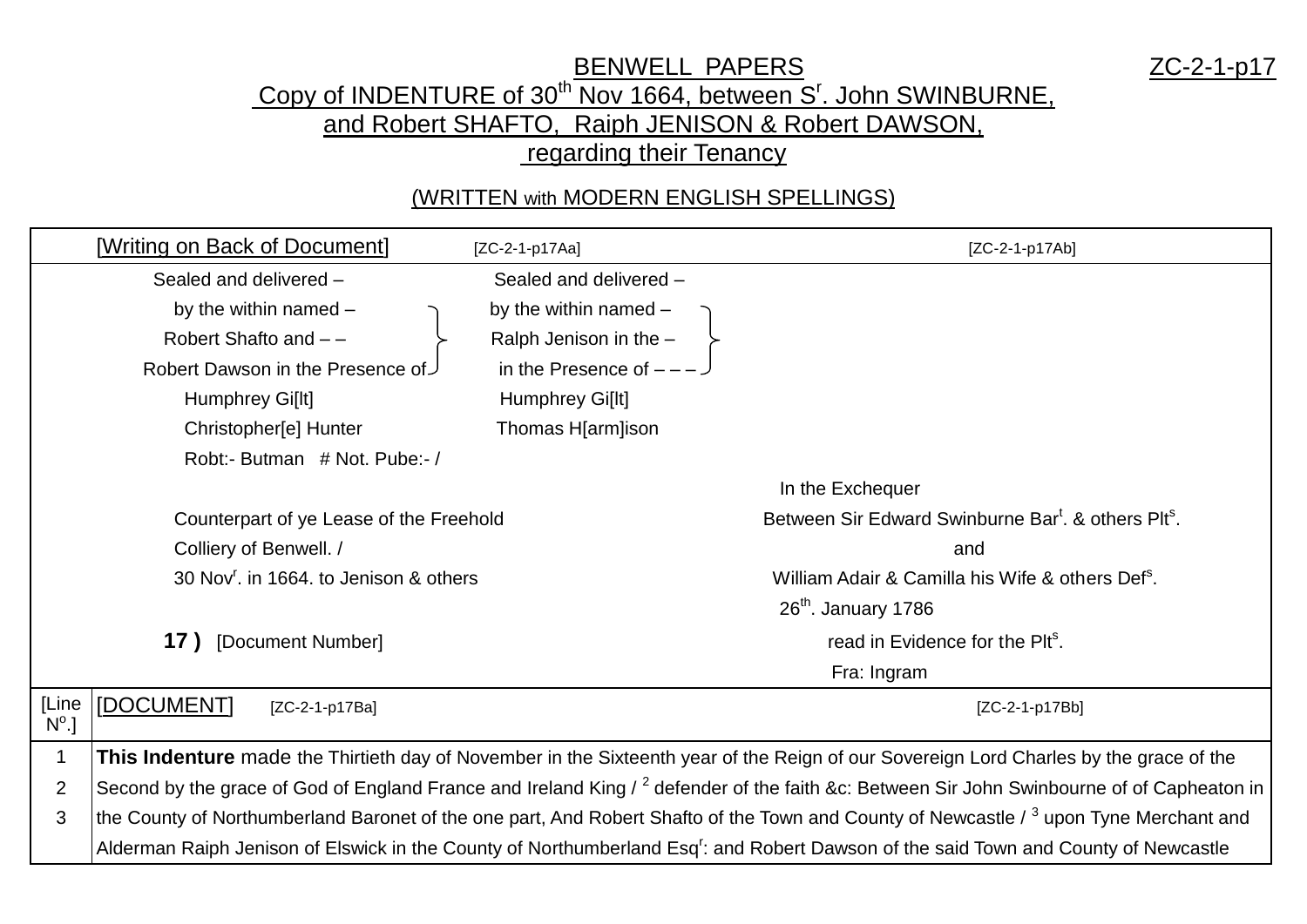4 |upon Tyne Merchant of the / <sup>4</sup> other part. Witnesseth That the said S<sup>r</sup>: John Swinbourne for and in consideration of the sum of Five shillings 5 of good, and lawful money of England to him in hand paid by the said Robert Shafto / <sup>5</sup> Raiph Jenison and Robert Dawson at and before then sealing and delivery of these presents and for and in consideration of the yearly rent hereafter reserved, and also for diverse other good 6 causes / <sup>6</sup> and Considerations him hereunto moving. **Hath** demised Granted and to Farm-let And Doth by these presents for himself his heirs 7  $\,$   $\,$  Executor and Administrators and every of them demise grant and to farm-let /  $^7$  unto the said Robert Shafto Raiph Jenison and Robert Dawson their Executors Administrators and Assign and every of them All those Coal-mines Coal-pits Seam and Seams of Coals as well 8 lopened as not opened sought / <sup>8</sup> won and wrought and to be sought won and wrought obtained and gotten within forth and out of all and 9 every the land and ground of and within all those Four Freehold Tenement or Farm-hold – / <sup>9</sup> called Swinbourne's Farm situate lying and being within the Township of Benwell in the said County of Northumberland and within every part and parcel thereof, And also full and free 10 liberty / <sup>10</sup> power licence and authority to Dig and sink pit and Pits drive drift and drifts water-gate and water-gates trench and trenches and to 11  $\vert$  do and perform whatsoever else shall be necessary fitting and  $-1^{11}$  convenient to be done and performed for the winning and working of the 12 said Coal-mines Collieries and premises, And also good and sufficient Ground-room Heap-room and Way-leave within & through / <sup>12</sup> the said land and ground as well for the laying and placing of all such Coals and rubbish that comes out of the pits as shall be wrought or gotten forth 13 or out of the said Colliery and premises as also for  $\ell$ <sup>13</sup> the Carrying and Conveying of all such Coals from the pit and pits to the Common 14 Collieries the nearest and [most convenient] way to the river of Tine (The several Seams of Coal within the said ground / <sup>14</sup> called the Stonecoal metal-coal and day-coal forth and out of these present always excepted and reserved) **To have and to hold** One full Sixth part (the 15 whole in Six parts equally to be divided)  $/15$  of the said Colliery Coal-mines Seam and Seams of Coals and of all and singular other the 16 premises before by these present Demised granted and to Farm-let or mentioned or intended to be hereby / <sup>16</sup> Demised Granted and to Farm-let with their and every of their appurtenance (except before excepted) unto the said Robert Shafto his Executors Administrators and 17 Assigns from the Nine and twentieth day of  $/17$  September last past before the Date hereof unto the full end and term of Twelve years from 18 thence next ensuing fully to be complete and ended. **And to have** And to hold Four full Sixth parts (the / <sup>18</sup> whole in Six parts equally to be divided) of the said Colliery Coal-mines Seam and Seams of Coals and of all and singular other the Premises before by these present 19 Demised Granted and to Farm-let / <sup>19</sup> or mentioned or intended so to be with their and every of their appurtenance (except before excepted) 20 unto the said Raiph Jenison his Executor Administrators and Assigns from the said Nine and Twentieth day of  $\ell^{20}$  September last past before the Date hereof unto the full end and term and for and during the like term of Twelve years from thence next ensuing fully to be complete and 21 ended. And to have / <sup>21</sup> and to hold the other one full Sixth part (the whole in Six part equally to be divided) of the said Colliery Coal-mines 22 Seam and Seams of Coals and of all and singular other the premises before by these present / <sup>22</sup> Demised Granted and to Farm-let or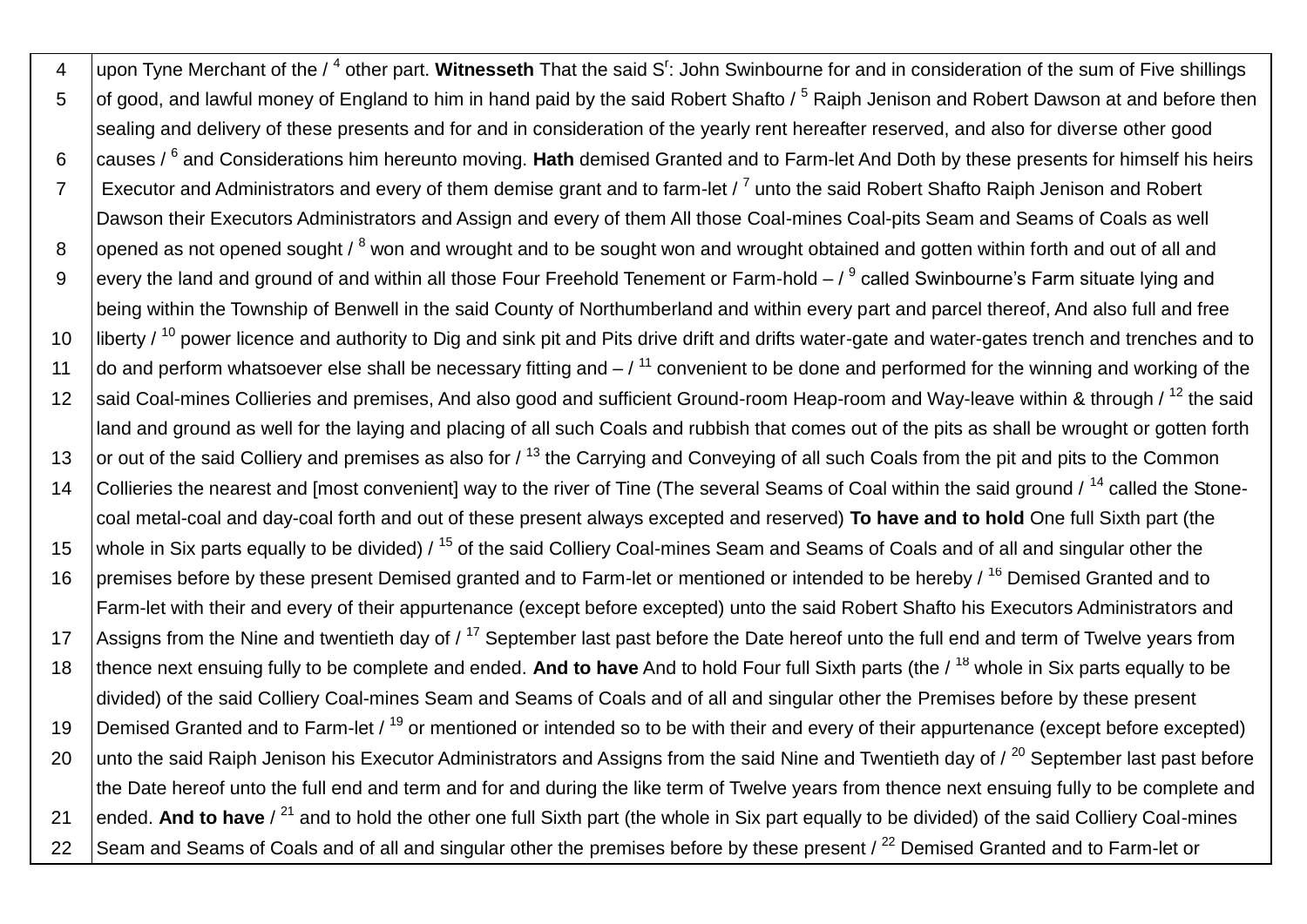mentioned or intended so to be with their and every of their appurtenance (except before excepted) unto the said Robert Dawson his Executor 23 Administrators and Assigns from the said  $\lambda^{23}$  Nine and Twentieth Day of September last past before the date hereof unto the full end and term 24 and for and during the like term of Twelve years from thence next ensuing fully to be complete and ended. / <sup>24</sup> **Yielding** and paying therefore yearly and, every year during the said term unto the said S<sup>r</sup>: John Swinbourne his heirs and assigns the Annual or yearly rent of Forty pound 25 of lawful money  $\ell^{25}$  of England At the Feast of the Annunciation of the blessed Virgin Mary and Saint Michael Archangel or within Twenty days 26 Inext after either of the said Feast by even portions at or in the Town  $/26$  Court of the Town of Newcastle upon Tine, the first payment thereof to be made at or upon the Feast of the Annunciation of the blessed Virgin Mary next ensuing the date hereof, **And the said** Sir / <sup>27</sup> John 27 Swinbourne for himself his heirs Executor and Administrators and every of them Covenant grant promise and agree to and with the said 28 Robert Shafto Raiph Jenison and Robert Dawson their Executor Administrator  $\ell^{28}$  and Assigns and every of them That it shall and may be lawful to and for the said Robert Shafto Raiph Jenison and Robert Dawson their Executor Administrators and Assigns and every of them from 29 | henceforth for  $\ell^{29}$  and during the said term of Twelve Years yet to come and unexpired peaceably and quietly to have hold occupy possess 30 and enjoy the said Coal-mines Coal-pits Colliery and premises with the appurtenance  $\beta^{30}$  and every part and parcel thereof (except before excepted) without the let suit trouble denial molestation interruption expulsion or eviction of him the said S<sup>r</sup>: John Swinbourne his heirs or 31 assigns or any / <sup>31</sup> other person or persons whatsoever Claiming by from or under him them or any of them, And that the said Coal-mines 32 Colliery and all and singular other the premises by these present demised or mentioned to  $/32$  be demised with their and every of their appurtenance (except before excepted) now are be and so from time to time and at all times hereafter during the said term of Twelve years 33 vet to come & unexpired  $\frac{33}{3}$  shall remain continue and be Free and Clear and freely and clearly acquitted exonerated and discharged or else 34 well and sufficiently saved kept harmless and indemnified off and from all and all manner of  $\beta$ <sup>34</sup> former and other Gift Grant Bargains Sales Leases Junctures Dowers Mortgages Statutes merchant and of the Staple recognizances Judgement Extent Executions Debt Duties of record  $35$   $\frac{1}{35}$  to the Crown and off and from all other estates titles troubles charges encumbrances and demand whatsoever had made committed 36  $\,$  suffered done or assented unto or hereafter to be had made committed suffered done /  $^{36}$  or assented unto by him the said S<sup>r</sup>: John Swinbourne or any the Ancestors of the said S<sup>r</sup>: John or any other person or persons whatsoever Claiming by from or under him or them or 37 any of them (the rent / <sup>37</sup> in and by these present reserved to be paid excepted). And the said Robert Shafto Raiph Jenison and Robert 38 | Dawson for themselves their Executor Administrators and Assigns and every of them Covenant grant / 38 promise and Agree to and with the said S<sup>r</sup>: John Swinbourne his heirs Executors Administrators and Assigns and every of them. That they the said Robert Shafto Raiph Jenison 39 and Robert Dawson their Executor Administrators and Assigns  $\frac{39}{9}$  and every of them shall and will at the end of the said term of Twelve years 40  $\,$  |yield and deliver up unto the said S<sup>r</sup>: John Swinbourne his heirs and Assigns the full quiet and peaceable possession of all and / <sup>40</sup> every the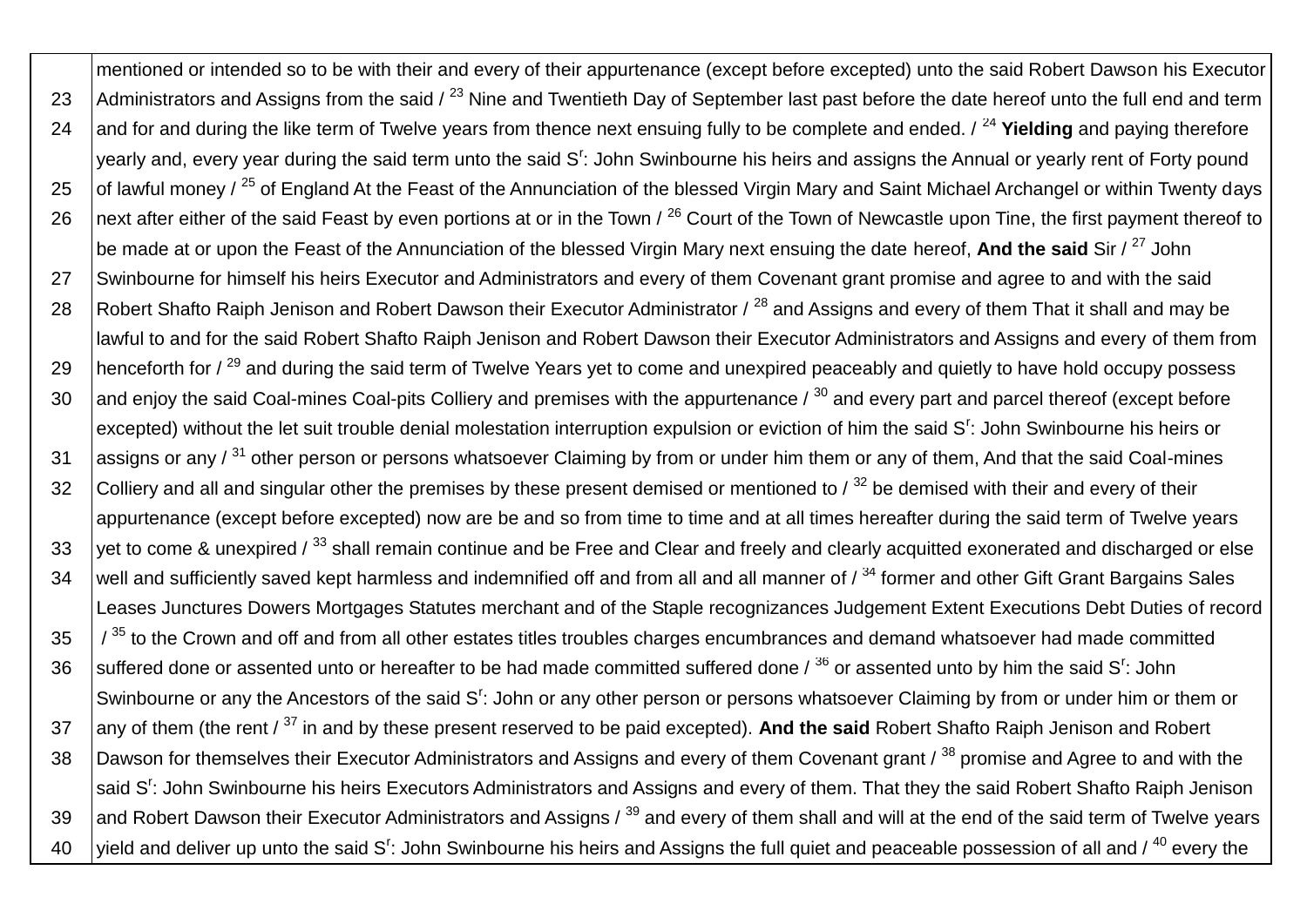|    | said Coal-mines and premises by these present demised with the appurtenance, And shall after the end and expiration of the said term of                                |  |  |
|----|------------------------------------------------------------------------------------------------------------------------------------------------------------------------|--|--|
| 41 | Twelve years permit and suffer the said $S^r$ : John Swinbourne his heirs $\ell^{41}$ and Assigns and every of them at times hereafter to drive any drift              |  |  |
| 42 | or drifts in through and from any one Shaft or pit which shall be sunk by the said Robert Shafto Raiph Jenison and Robert Dawson or / <sup>42</sup> any                |  |  |
|    | of them their or any of their Executors Administrators or Assigns or any of them for the winning the Coal-mines by these presents demised.                             |  |  |
| 43 | And that they the said Robert Shafto Raiph Jenison and Robert Dawson / <sup>43</sup> their heirs Executors Administrators and Assigns and every of                     |  |  |
|    | them shall yearly during the said term of Twelve years well and truly pay the said yearly rent by these present reserved at the Days and times                         |  |  |
| 44 | at / <sup>44</sup> which the same is reserved to be paid according to the true meaning of these present. And Lastly the said S <sup>r</sup> : John Swinbourne doth for |  |  |
| 45 | himself his heirs Executors & Administrators and every of them Covenant $-$ / $45$ grant promise and agree to and with the said Robert Shafto                          |  |  |
|    | Raiph Jenison and Robert Dawson their heirs Executors Administrators and Assigns and every of them That he the said S <sup>r</sup> : John Swinbourne                   |  |  |
| 46 | his heir and / <sup>46</sup> Assigns and every of them shall and will from time to time and at all times from and after the expiration of the said term of             |  |  |
| 47 | Twelve years well and truly bare pay and discharge his and their $-$ / $^{47}$ proportionable part with the rest of the owners of the Maine Cole within                |  |  |
| 48 | the said Manor of Benwell of the Charges to be from time to time expended for and about the Conveying away of the / <sup>48</sup> water from the said                  |  |  |
|    | Mines called the Main Coal within the said Four Freehold Tenements or Farm-hold In Witnesse Whereof the parties above said have to these                               |  |  |
| 49 | present Indentures $- -$ / <sup>49</sup> interchangeably putt to their hand and seals the day and year first above written: Annoe Dni / 1664 /                         |  |  |
| 50 | Ra: Jenison<br><b>Robert Dawson</b>                                                                                                                                    |  |  |
|    | $[ZC-2-1-p17Ba]$<br>$[ZC-2-1-p17Bb]$                                                                                                                                   |  |  |

## (WRITTEN with OLD ENGLISH SPELLINGS)

| [Writing on Back of Document]     | $[ZC-2-1-p17Aa]$        | $[ZC-2-1-p17Ab]$ |
|-----------------------------------|-------------------------|------------------|
| Sealed and delivered -            | Sealed and delivered -  |                  |
| by the within named $-$           | by the within named $-$ |                  |
| Robert Shafto and $-$ -           | Ralph Jenison in the -  |                  |
| Robert Dawson in the P'sence of J | in the P'sence of $---$ |                  |
| Humphrey Gi[lt]                   | Humphrey Gi[lt]         |                  |
| Christopher[e] Hunter             | Thomas H[arm]ison       |                  |
| Robt:- Butman # Not. Pube:- /     |                         |                  |
|                                   |                         | In the Exchequer |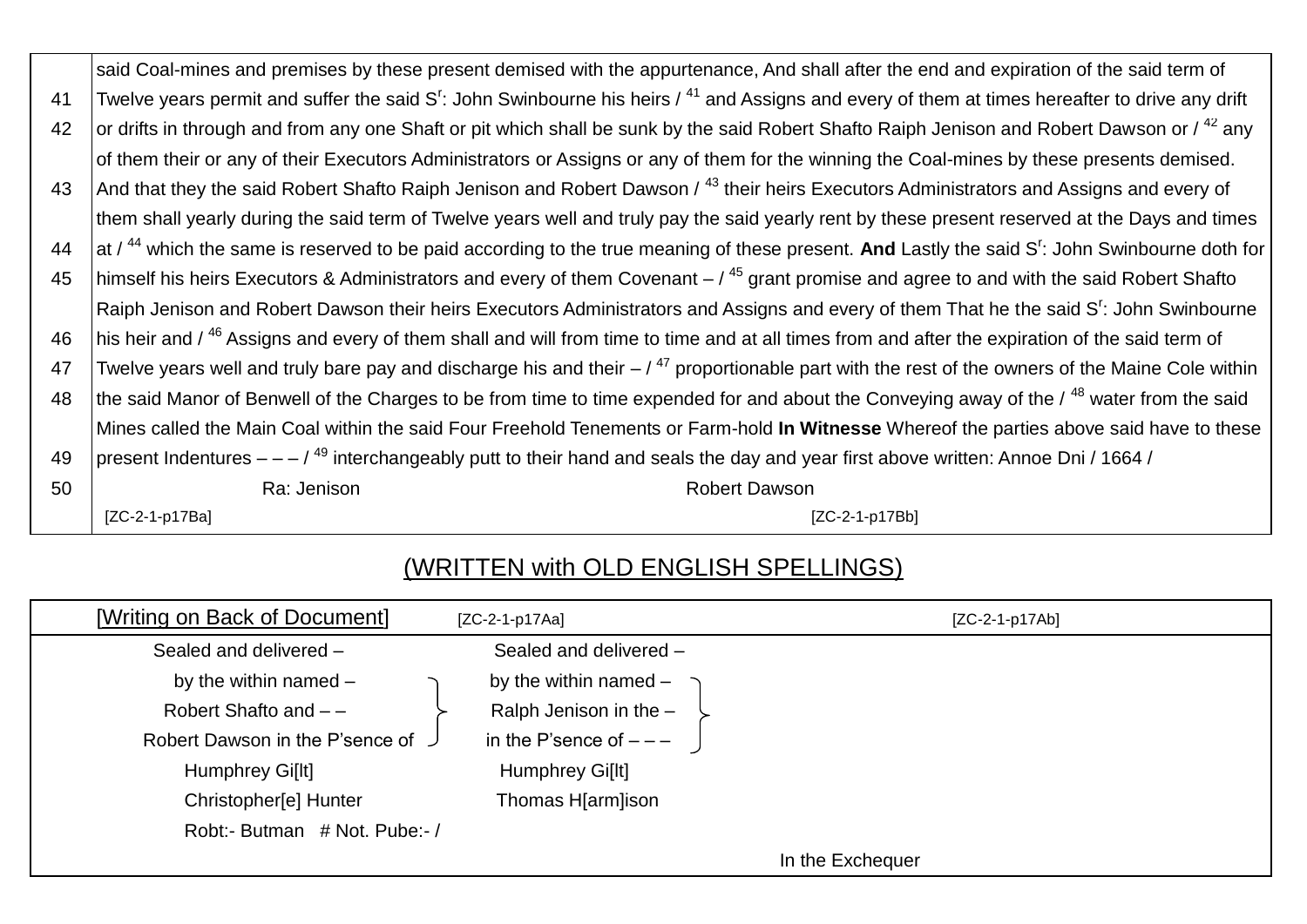| Counterpart of ye Leace of the Freehould |                                                                                                                                                                                                                                        | Between Sir Edward Swinburne Bart. & others Plt <sup>s</sup> . |  |
|------------------------------------------|----------------------------------------------------------------------------------------------------------------------------------------------------------------------------------------------------------------------------------------|----------------------------------------------------------------|--|
| Colyry of Benwell. /                     |                                                                                                                                                                                                                                        | and                                                            |  |
|                                          | 30 Nov <sup>r</sup> . in 1664. to Jenison & others                                                                                                                                                                                     | William Adair & Camilla his Wife & others Def <sup>s</sup> .   |  |
|                                          |                                                                                                                                                                                                                                        | $26th$ . January 1786                                          |  |
| 17 ) [Document Number]                   |                                                                                                                                                                                                                                        | read in Evidence for the Plt <sup>s</sup> .                    |  |
|                                          |                                                                                                                                                                                                                                        | Fra: Ingram                                                    |  |
| [Line<br>$N^{\circ}.$                    | [DOCUMENT]<br>[ZC-2-1-p17Ba]                                                                                                                                                                                                           | [ZC-2-1-p17Bb]                                                 |  |
| 1                                        | This Indenture made the Thirtith day of November in the Sixteenth yeare of the Reigne of our Soveraigne Lord Charles by the grace of the<br>Second by the grace of God of England France and Ireland King                              |                                                                |  |
| 2                                        | defender of the faith &c: Between Sir John Swinbourne of of Capheaton in the County of Northumberland Barronett of the one part, And<br>Robert Shafto of the Towne and County of Newcastle                                             |                                                                |  |
| 3                                        | vpon Tine Merchant and Alderman Raiph Jenison of Elstwicke in the County of Northumberland Esq <sup>r</sup> : and Robert Dawson of the said Towne<br>and County of Newcastle vpon Tine Merchant of the                                 |                                                                |  |
| 4                                        | other part. Witnesseth That the said S <sup>r</sup> : John Swinbourne for and in consideracon of the sume of Five shillinge of good, and lawfull money of<br>England to him in hand paid by the said Robert Shafto                     |                                                                |  |
| 5                                        | Raiph Jenison and Robert Dawson att and before then sealeing and delivery of these presents and for and in consideracon of the yearly rent<br>hereafter reserved, and alsoe for diverse other good causes                              |                                                                |  |
| 6                                        | and Consideracons him herevnto moveing. Hath demised Granted and to Farme letten And Doth by these p'sents for himselfe his heires<br>Exec <sup>r</sup> : and Adm <sup>rs</sup> : and every of them demise grant and to farme lett     |                                                                |  |
| 7                                        | vnto the said Robert Shafto Raiph Jenison and Robert Dawson their Exec <sup>rs</sup> : Adm <sup>rs</sup> : and Assigne and every of them All those Colemynes<br>Colepitts Seame and Seames of Coles aswell opened as not opened sought |                                                                |  |
| 8                                        | wonne and wrought and to be sought wonne and wrought obtayned and gotten within forth and out of all and every the land and ground of<br>and within all those Fower Freehold Tenem <sup>te</sup> : or Farmehold -                      |                                                                |  |
| 9                                        | called Swinbournee Farme scituate lying and being within the Towneshipp of Benwell in the said County of Northumberland and within every<br>part and parcell thereof, And alsoe full and free libertie                                 |                                                                |  |
| 10                                       | power lycence and authoritie to Digg and sincke pitt and Pitts drive drift and drifte watergate and watergates trench and trenches and to doe<br>and p'forme whatsoever else shalbe necessary fitting and -                            |                                                                |  |
| 11                                       | convenient to be done and performed for the wynneing and workeing of the said Colemynes Collieryes and p'misses, And alsoe good and<br>sufficient Groundroome Heaproome and Wayleave within & through                                  |                                                                |  |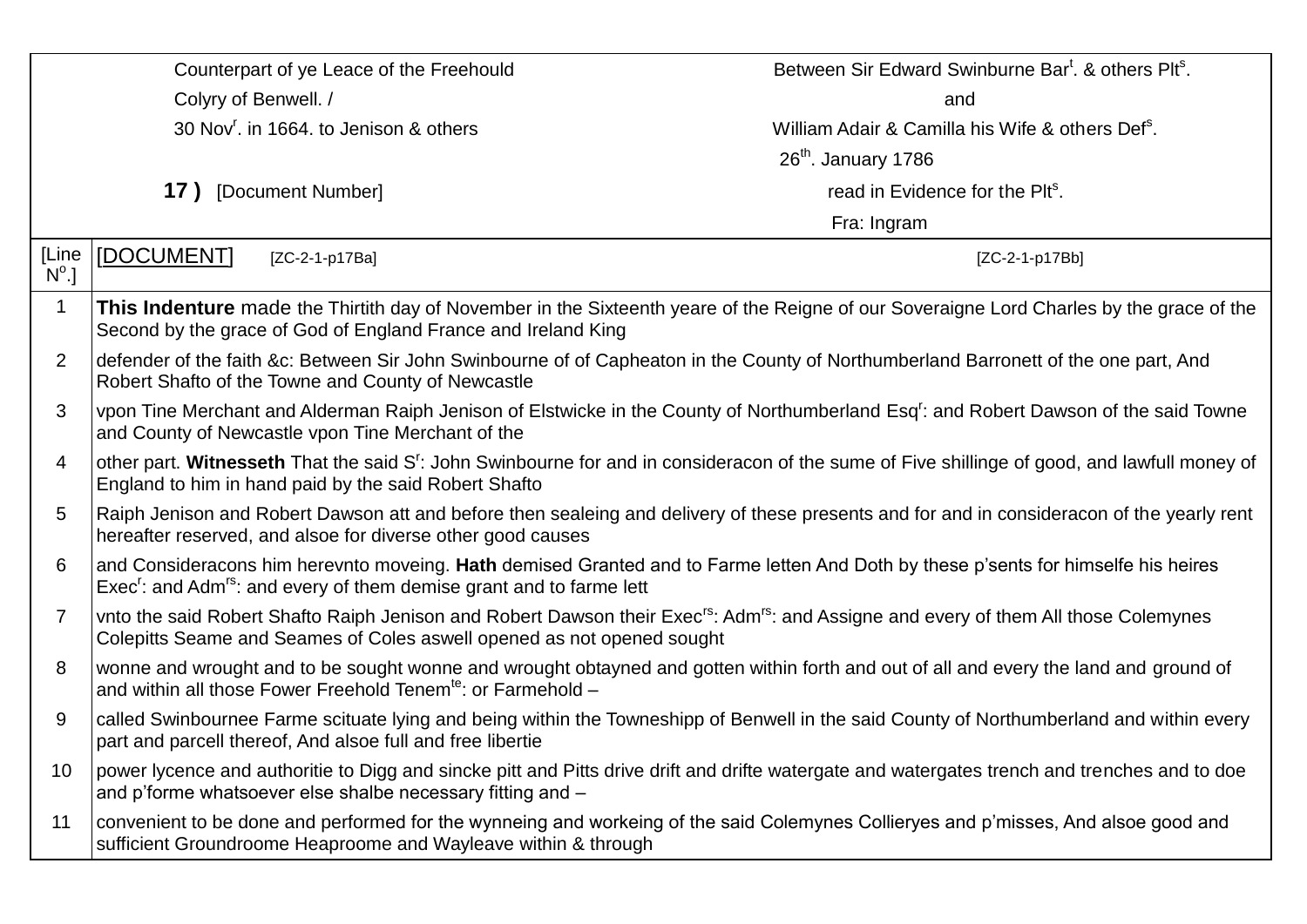12 Ithe said land and ground aswell for the laying and placeing of all such Coles and rubbish that comes out of the pitts as shallbe wrought or gotten forth or out of the said Colliery and p'misses as alsoe for 13 the Carrying and Conveying of all such Coles from the pitt and pitts to the Com'on Colewaies the nearest and convenientest way to the river of Tine (The severall Seames of Cole within the said ground 14 called the Stonecole mettal cole and daycole forth and out of these p'sent alwaies excepted and reserved) **To have and to hold** One full Sixth part (the whole in Six parts equally to be divided) 15 of the said Colliery Colemynes Seame and Seamse of Coles and of all and singular other the p'misses before by these p'sent Demised granted and to Farme letten or menco'ed or intended to be hereby 16 Demised Granted and to Farme letten with their and every of their appurten'nce (except before excepted) vnto the said Robert Shafto his Exec<sup>rs</sup>: Adm<sup>rs</sup>: and Assignes from the Nyne and twentith day of 17 September last past before the Date hereof vnto the full end and terme of Twelve yeares from thence next ensewing fully to be compleat and ended. **And to have** And to hold Fower full Sixth parts (the 18 whole in Six parts equally to be divided) of the said Colliery Colemynes Seame and Seames of Coles and of all and singuler other the P'misses before by these present Demised Granted and to Farme letten 19 | or menco'ed or intended soe to be with their and every of their appurten'nce (except before excepted) vnto the said Raiph Jenison his Exec<sup>r</sup>: Adm<sup>rs</sup>: and Assignes from the said Nyne and Twentith day of 20 September last past before the Date hereof vnto the full end and terme and for and dureing the like terme of Twelve yeares from thence next ensewing fully to be compleat and ended. **And to have** 21 and to hold the other one full Sixth part (the whole in Six parte equally to be divided) of the said Colliery Colemynes Seam and Seames of Coles and of all and singuler other the p'misses before by these p'sente 22 Demised Granted and to Farme letten or menco'ed or intended soe to be with their and every of their appurten'nce (except before excepted) vnto the said Robert Dawson his Exec<sup>r</sup>: and Adm<sup>rs</sup>: and Assignes from the said 23 Nyne and Twentith Day of September last past before the date hereof vnto the full end and terme and for and dureing the like terme of Twelve yeares from thence next ensewing fully to be compleat and ended. 24 Yeilding and paying therefore yearly and, every yeare dureing the said terme vnto the said S<sup>r</sup>: John Swinbourne his heires and assignes the Annuall or yearly rent of Fortie pounde of lawfull money 25  $\,$  of England Att the Feast of the Annunciacon of the blessed Virgin Mary and Sa<sup>t</sup>: Michaell Archangell or within Twentie daies next after either of the said Feaste by even porcons att or in the Towne 26 Court of the Towne of Newcastle vpon Tine, the first payment thereof to be made att or vpon the Feast of th'Annunciacon of the blessed Virgin Mary next ensewing the date hereof, **And the said** Sir 27 John Swinbourne for himselfe his heires Exec<sup>r</sup>: and Adm<sup>rs</sup>: and every of them Covenant grant promise and agree to and with the said Robert Shafto Raiph Jenison and Robert Dawson their Exec<sup>r</sup>: Adm<sup>r</sup>: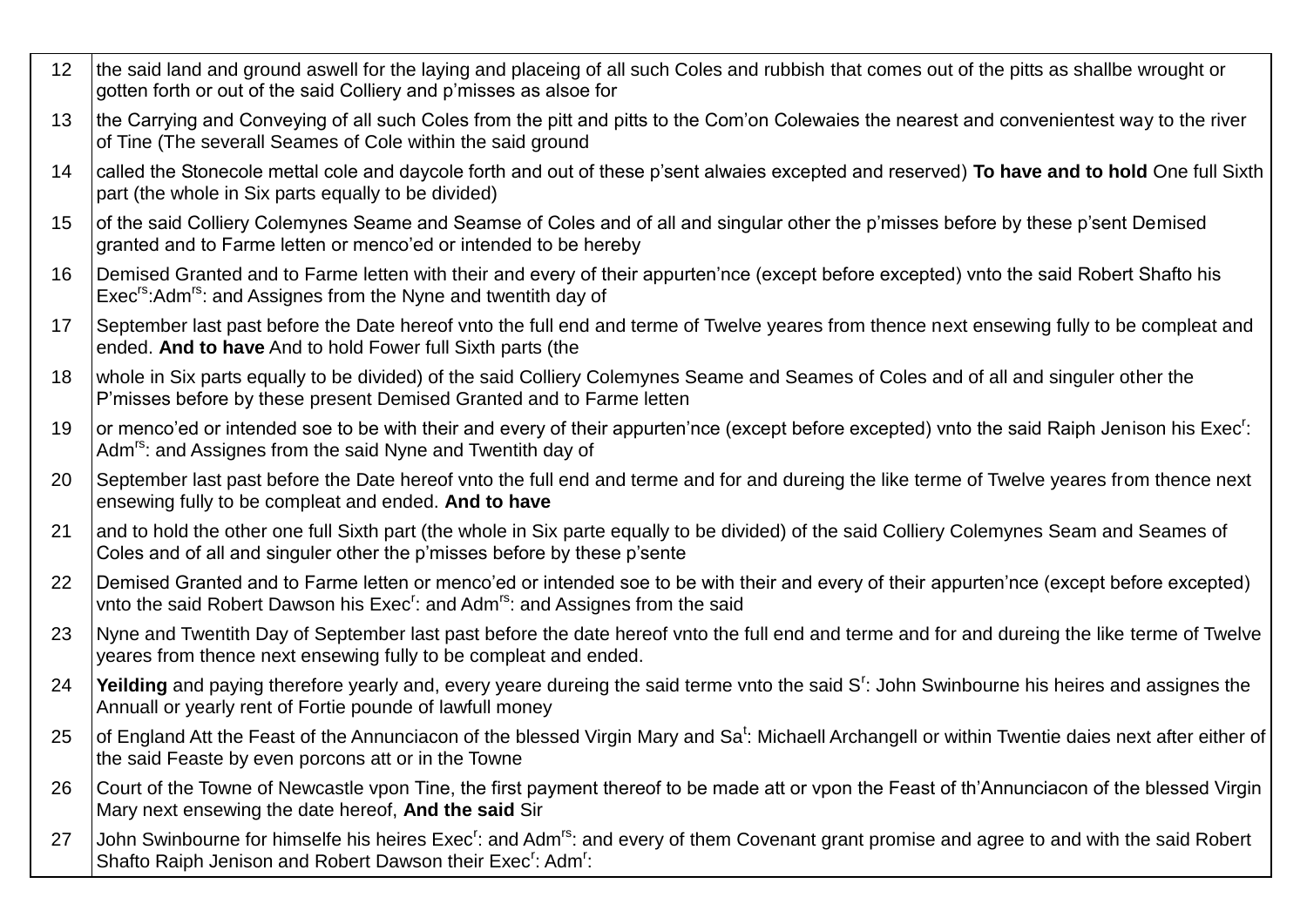28 and Assignes and every of them That it shall and may be lawfull to and for the said Robert Shafto Raiph Jenison and Robert Dawson their Exec<sup>rs</sup>: Adm<sup>rs</sup>: and Assignes and every of them from henceforth for 29 and dureing the said terme of Twelve Yeares yett to come and unexpired peaceably and quietly to have hold occupie possesse and enioy the said Colemynes Colepitts Colliery and p'misses with thappurten'nce 30 and every part and parcell thereof (except before excepted) without the lett suit trouble denyall molestacon interupcon expulsion or eviction of him the said S': John Swinbourne his heires or assignes or any 31 other person or persons whatsoever Clameing by from or vnder him them or any of them, And that the said Colemynes Colliery and all and singuler other the p'misses by these p'sente demised or menco'ed to 32 be demised with their and every of their appurten'nce (except before excepted) now are bee and soe from time to time and att all times hereafter dureing the said terme of Twelve yeares yett to come & unexpired 33 Shall remaine continue and bee Free and Cleare and freely and clearly acquitted exonerated and discharged or else well and sufficiently saved kept harmlesse and indempnified off and from all and all manner of 34 former and other Guifte Grante Bargaines Sailes Leases Joynctures Dowers Mortgages Statutes merchant and of the Staple recognizances Judgemente Extente Executions Debte Duties of record 35 to the Crowne and off and from all other estates titles troubles charges incumbrances and demande whatsoever had made comitted suffered done or assented vnto or hereafter to be had made comitted suffered done 36 or assented vnto by him the said S<sup>r</sup> : John Swinbourne or any the Ancestors of the said S<sup>r</sup> : John or any other person or p'sons whatsoever Clameing by from or vnder him or them or any of them (the rent 37 in and by these p'sente reserved to be paid excepted). **And the said** Robert Shafto Raiph Jenison and Robert Dawson for themselves their Exec<sup>r</sup>: Adm<sup>rs</sup>: and Assignes and every of them Covenent grant 38 promise and Agree to and with the said S<sup>r</sup> : John Swinbourne his heirs Execrs: Admrs: and Assignes and every of them. That they the said Robert Shafto Raiph Jenison and Robert Dawson their Exec<sup>r</sup>: Adm<sup>rs</sup>: and Assignes 39 and every of them shall and will att the end of the said terme of Twelve yeares yeild and deliver upp vnto the said S<sup>r</sup>: John Swinbourne his heires and Assignes the full quiett and peaceable possession of all and 40 every the said Cole mynes and p'misses by these p'sent demised with th'appurten'nce, And shall after the end and expiracon of the said terme of Twelve yeares permitt and suffer the said S': John Swinbourne his heires 41 and Assignes and every of them att times hereafter to drive any drift or drifte in through and from any one Shaft or pitt which shalbe suncke by the said Robert Shafto Raiph Jenison and Robert Dawson or 42 any of them their or any of their Exec<sup>rs</sup>: Adm<sup>rs</sup>: or Assignes or any of them for the wynneing the Colemynes by these p'sents demised. And that they the said Robert Shafto Raiph Jenison and Robert Dawson 43 Itheir heirs Exec<sup>rs</sup>: Adm<sup>rs</sup>: and Assignes and every of them shall yearly during the said terme of Twelve yeares well and truely pay the said yearly rent by these p'sente reserved att the Daies and times att